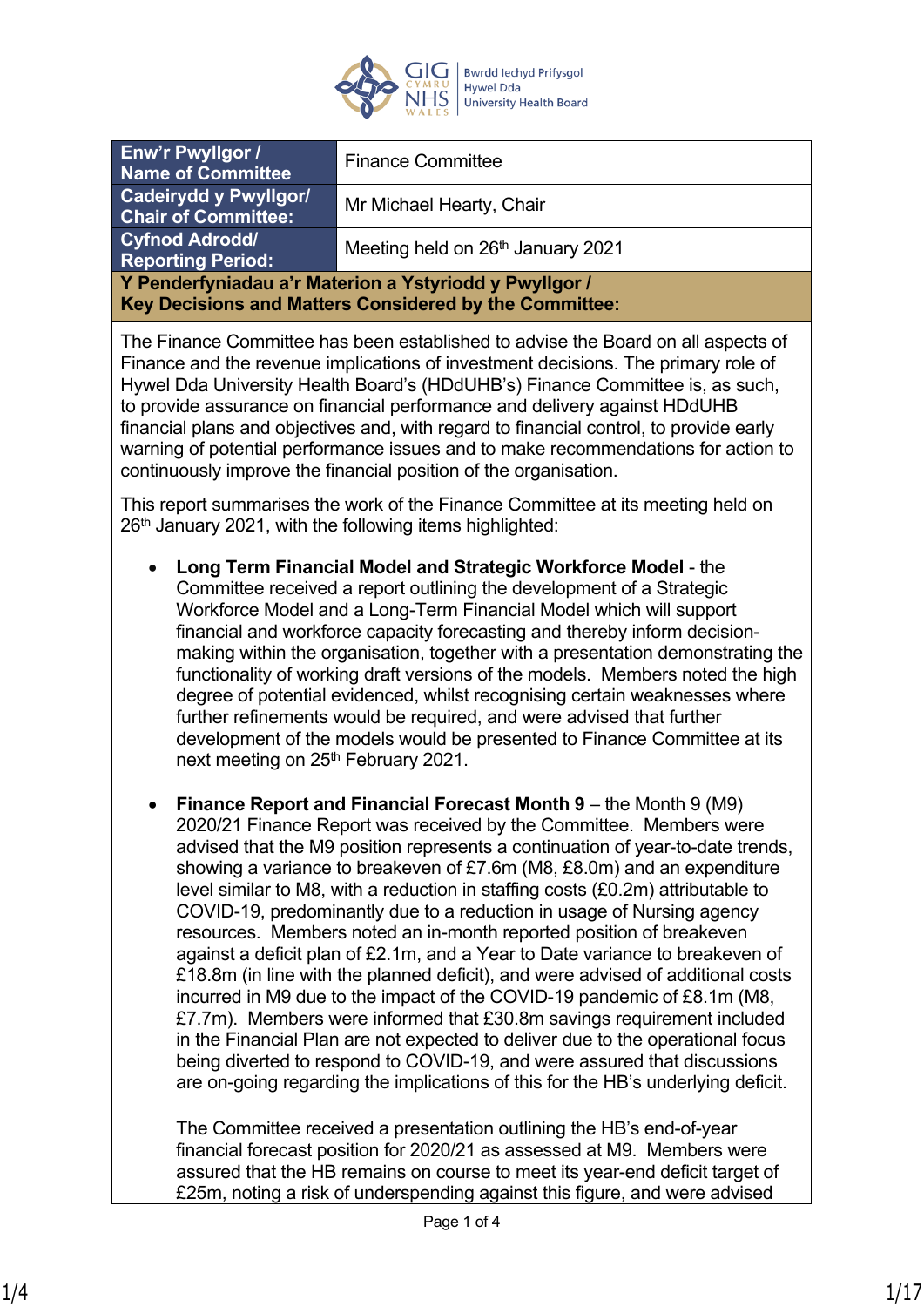that further reductions in levels of elective care activity would manifest in the M10 position. Members were informed that the HB has taken a decision to utilise a proportion of its deficit funding from WG to invest in the replacement and upgrading of medical equipment which will put the organisation in a good position in terms of patient care and safety for 2021/22. Recognising the need to consider the risks relating to the delivery of the end-of-year deficit position of £25m, and provisions which will be required in order to achieve delivery, Mr Thomas advised Members that a plan to manage the year-end position will be presented to Finance Committee at its next meeting on 25<sup>th</sup> February 2021.

- **Capital Financial Management**  the Capital Financial Management report was received by the Committee, providing an update in regard to the All-Wales Capital Programme, the Capital Resource Limit for 2020/21 and the value of capital expenditure currently committed to deal with the COVID-19 pandemic for 2020/21. Members were advised of an increase in the CRL of £560k, with the release of Tranche 6 of WG COVID-19 funding, leaving a residual risk of £272k in the funding gap for COVID-19 costs, which is deemed by the organisation to be within tolerance levels. Members noted WG End of Year (EoY) allocation slippage of £1.98m, for which the HB has compiled a prioritised list for funding allocation, and were assured regarding the increased stability in the HB's capital position as compared to that in previous months, recognising the monitoring and management of potential slippage in the EoY WG allocation and the HB's Discretionary Capital Programme.
- **Digital Planning** the Committee received the HB's Digital Response 2020- 25, presenting the organisation's future strategic vision for investment in digital services for the next five years, in order to meet the priorities outlined within the HB's Health & Care Strategy. Members were advised that the Digital Response would place the HB in a strong position to take full advantage of opportunities to improve service delivery, patient care and working practice, which will be provided through the adoption and roll-out of digital systems. Members were assured that the Digital Team is extracting maximum value from this investment, and is progressing digital transformation work with Organisational Development colleagues to investigate options to drive efficiency in working practice within the organisation. Members were further informed that the Digital Team is reviewing previous strategies in collaboration with a variety of services in order to determine whether these may now be progressed as a result of increased digital capability across the HB.
- **Procurement Analysis CLES Interim Report** the Committee received an interim report published by the Centre for Local Economic Strategies (CLES), which has been commissioned by the HB to develop HDdUHB's role as a key anchor organisation, as part of a Community Wealth Building approach, focusing initially upon progressive procurement. Members were informed that while the HB is at an early stage in developing this approach, it currently leads among Welsh Health Boards in this respect, and noted that the organisation has already engaged with local government bodies and with NHS Wales Shared Services Partnership (NWSSP) to promote community wealth building and social value. Members were advised that the interim report provides an important response to challenges associated with the organisation's commitment to a foundational economy, and noted that the final CLES report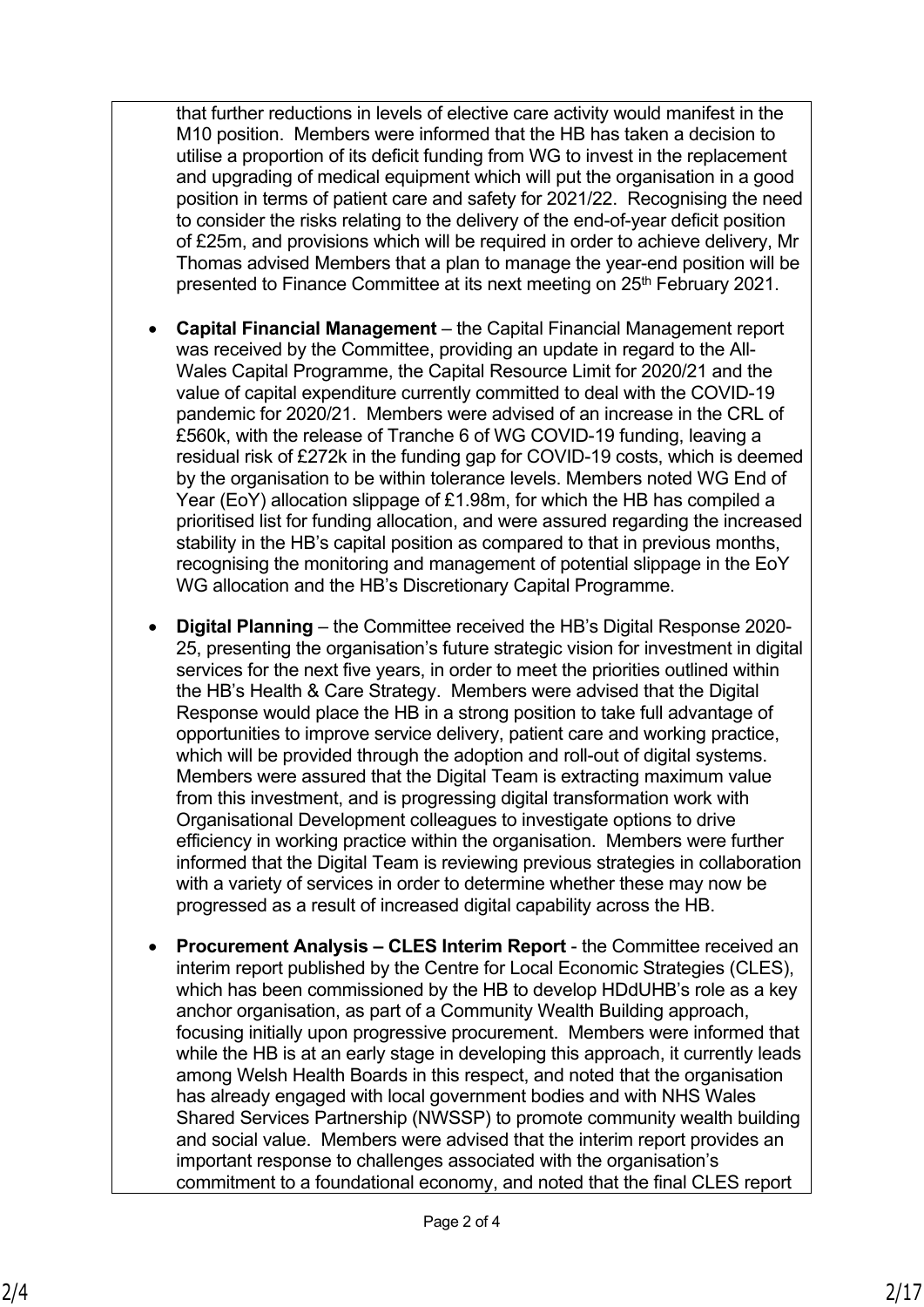would be presented to Finance Committee at its next meeting on 25<sup>th</sup> February 2021.

- **Procurement of Haematology and Coagulation Managed Service Agreement** - the Committee received a report seeking support to proceed with the procurement of Haematology and Coagulation equipment, reagent and consumables via a Managed Service Agreement, being advised that further sign-off will be required at WG level (following Board approval) due to the total contract value being greater than the £1,000,000 threshold. Members were informed that this represents a significant contract which will necessarily be put out to tender, and were assured that the contract value lies within the HB's current budget. Having discussed the proposal, and reviewed potential risks and anticipated benefits, Members supported the request to proceed with the procurement of Haematology and Coagulation equipment via a Managed Service Agreement, noting that Board approval for the proposal would be sought and that sign-off will be required by WG.
- **EU Exit** the Committee received a verbal update with regard to the implications of EU exit upon the HB's healthcare services provision. Members were advised of the need to ensure that all affected HB staff submit applications under the Settled Status scheme by the deadline in June 2021, and a reduction in the score for the risk relating to EU Exit which is recorded on the Corporate Risk Register (Risk 635: *No deal Brexit affecting continuity of patient care*).
- **M9 Balance Sheet** The Committee received a report outlining the HB's Balance Sheet position at Month 9, including an explanation of key movement, and outlining the monthly scrutiny of the Balance Sheet and further developments. Members were informed that the procurement process for a Balance Sheet closedown system (as reported to Finance Committee at its meeting on 22nd October 2020) has concluded, and that the contract has been awarded to Blackline Solutions. Members were assured that the Blackline solution will enable a move away from manual month-end Balance Sheet reconciliations and will enable reconciliations to be undertaken with greater transparency, efficiency and completeness, thereby providing greater assurance that all controls and approvals are in place. Being advised that the size of settlement figures for some medical negligence claims reflects the need in some cases to make long-term provision for the individuals involved, Members requested that further detail of medical negligence provision be included in the next Balance Sheet report to Finance Committee (29<sup>th</sup> April 2021).
- **Financial Procedures** Members reviewed and approved the following financial procedures:
	- o Cash Procedure
	- o Project Bank Accounts
- **Update from Agile Digital Business Group Meeting**  the Committee received, for information, a report of discussions and outcomes from the meeting of the Agile Digital Business Group held on 17<sup>th</sup> December 2020.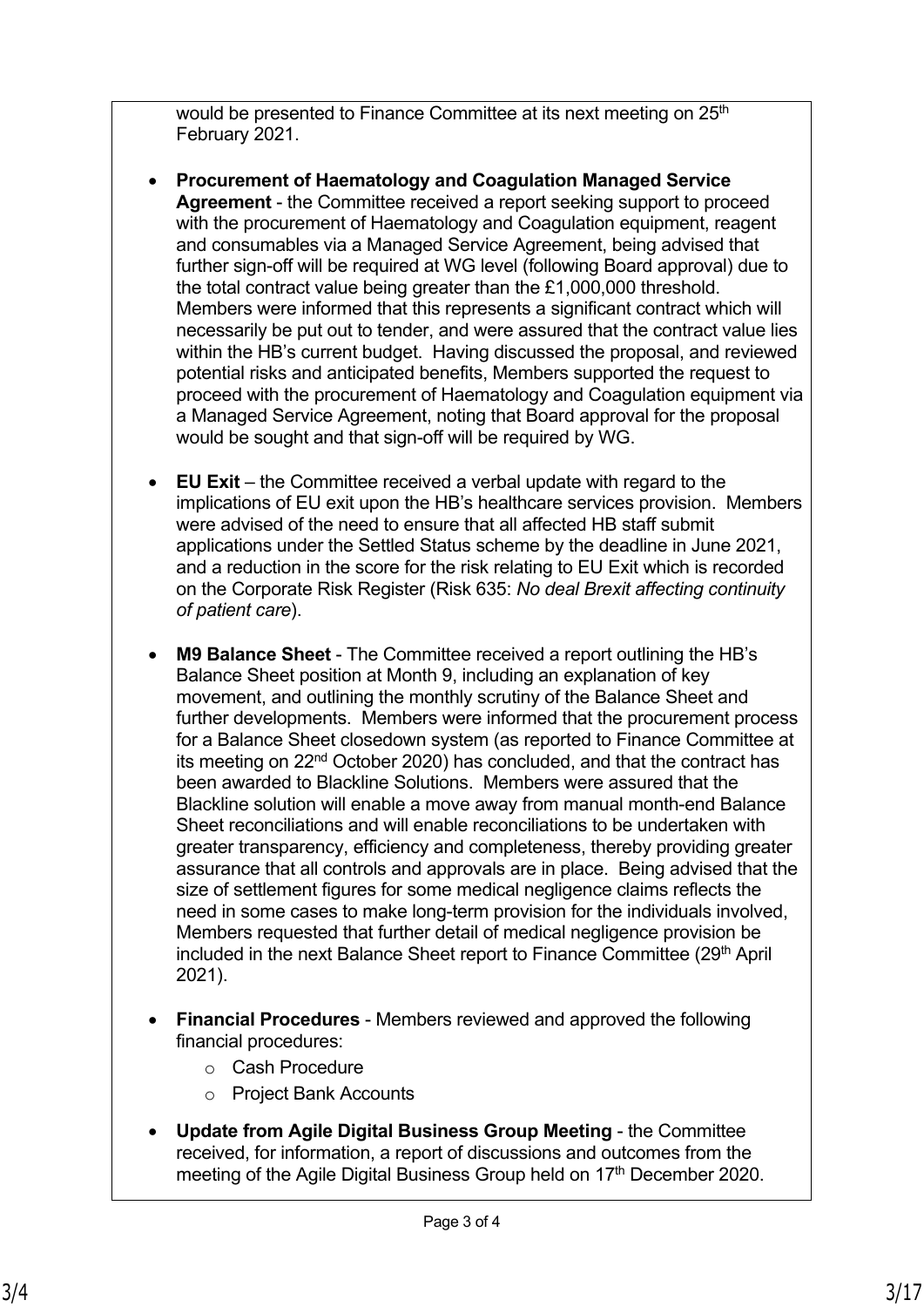- **Monitoring Returns Month 9** the Committee received, for information, the HB's Monitoring Returns for Month 9 submitted to WG.
- **Ministerial Directions** Members received a report providing the Committee with a status update and assurance that the HB is compliant with the Non-Statutory Instruments (Ministerial Directions) issued by WG between 7<sup>th</sup> July 2020 and 13<sup>th</sup> January 2021.

**Materion y mae angen Ystyriaeth neu Gymeradwyaeth Lefel y Bwrdd ar eu cyfer / Matters Requiring Board Level Consideration or Approval:**

• Procurement of Haematology and Coagulation Managed Service Agreement.

**Risgiau Allweddol a Materion Pryder / Key Risks and Issues/ Matters of Concern:**

- £30.8m savings requirement included in the Financial Plan are not expected to deliver due to the operational focus being diverted to respond to COVID-19. Discussions are on-going regarding the implications of this on funding or for the HB's underlying deficit.
- A risk of underspending against the target year-end deficit figure of £25m. A plan to manage the year-end position will be presented to Finance Committee at its next meeting on 25<sup>th</sup> February 2020.
- The risk of slippage in the HB's Discretionary Capital Programme, which is being actively managed, with contingency plans in place for spending on alternative schemes before year-end.

**Busnes Cynlluniedig y Pwyllgor ar gyfer y Cyfnod Adrodd Nesaf / Planned Committee Business for the Next Reporting Period:**

**Adrodd yn y Dyfodol / Future Reporting:**

In addition to the standing agenda items, the February 2021 Finance Committee meeting will include the following items:

- Procurement Analysis CLES Final Report
- Long Term Financial and Strategic Workforce Models Workshop **Demonstration**
- Telehealth Business Case
- Digitisation of Health Records Business Case

### **Dyddiad y Cyfarfod Nesaf / Date of Next Meeting:**

25<sup>th</sup> February 2021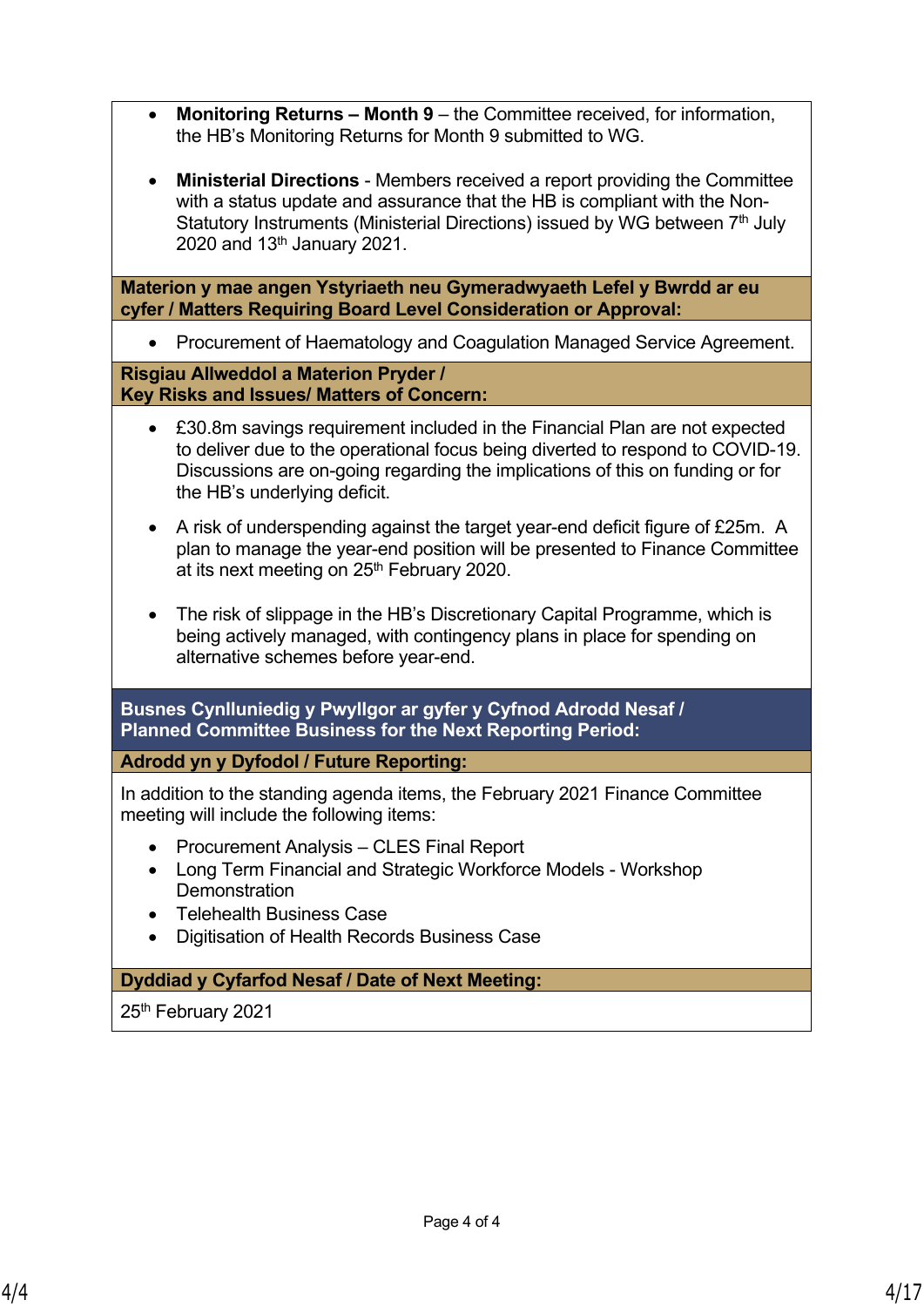

| Enw'r Pwyllgor /<br><b>Name of Committee</b>                                                                     | <b>Finance Committee</b>           |  |
|------------------------------------------------------------------------------------------------------------------|------------------------------------|--|
| Cadeirydd y Pwyllgor/<br><b>Chair of Committee:</b>                                                              | Mr Michael Hearty, Chair           |  |
| <b>Cyfnod Adrodd/</b><br><b>Reporting Period:</b>                                                                | Meeting held on 25th February 2021 |  |
| Y Penderfyniadau a'r Materion a Ystyriodd y Pwyllgor /<br>Key Decisions and Matters Considered by the Committee: |                                    |  |

The Finance Committee has been established to advise the Board on all aspects of Finance and the revenue implications of investment decisions. The primary role of Hywel Dda University Health Board's (HDdUHB's) Finance Committee is, as such, to provide assurance on financial performance and delivery against HDdUHB financial plans and objectives and, with regard to financial control, to provide early warning of potential performance issues and to make recommendations for action to continuously improve the financial position of the organisation.

This report summarises the work of the Finance Committee at its meeting held on 25th February 2021, with the following items highlighted:

- **Annual Review of Terms of Reference** Members received the Finance Committee's Terms of Reference (ToR), in order to consider whether the Committee's structure, purpose and responsibilities continue to be fully and accurately represented within the current version. Members noted a reordering of sections within the document to prioritise the Committee's purpose and responsibilities, and were advised of current discussions between the Board Secretary, IMs and Committee Chairs relating to which Board Committee the HB's Digital agenda should most appropriately be assigned. Members were informed that any decision would be reflected in the ToRs of the relevant Committee. Members recognised the need to review the definition of quoracy which is applied to the Committee's 'In Attendance' membership, and noted that the ToRs would be amended to include reference to the Committee's sub-groups (the Commissioning Group and the Agile Digital Business Group. Members noted that amendments would be agreed via Chair's Action prior to submission to the Board for approval on 25<sup>th</sup> March 2021.
- **Long Term Financial Model and Strategic Workforce Model** the Committee received a live demonstration of the functionality of a Strategic Workforce Model and a Long-Term Financial Model which have been developed to enable strategic financial modelling which incorporates workforce costs, and which can be used to inform decision-making within the organisation. Members noted further work upon the functionality of the models since presentation of initial versions to Members at the Finance Committee meeting held on 26<sup>th</sup> January 2021, and recognised that the specifications for both models have been based upon requirements to build in sufficient granularity to enable meaningful forecasting while avoiding overcomplication of projected outcomes.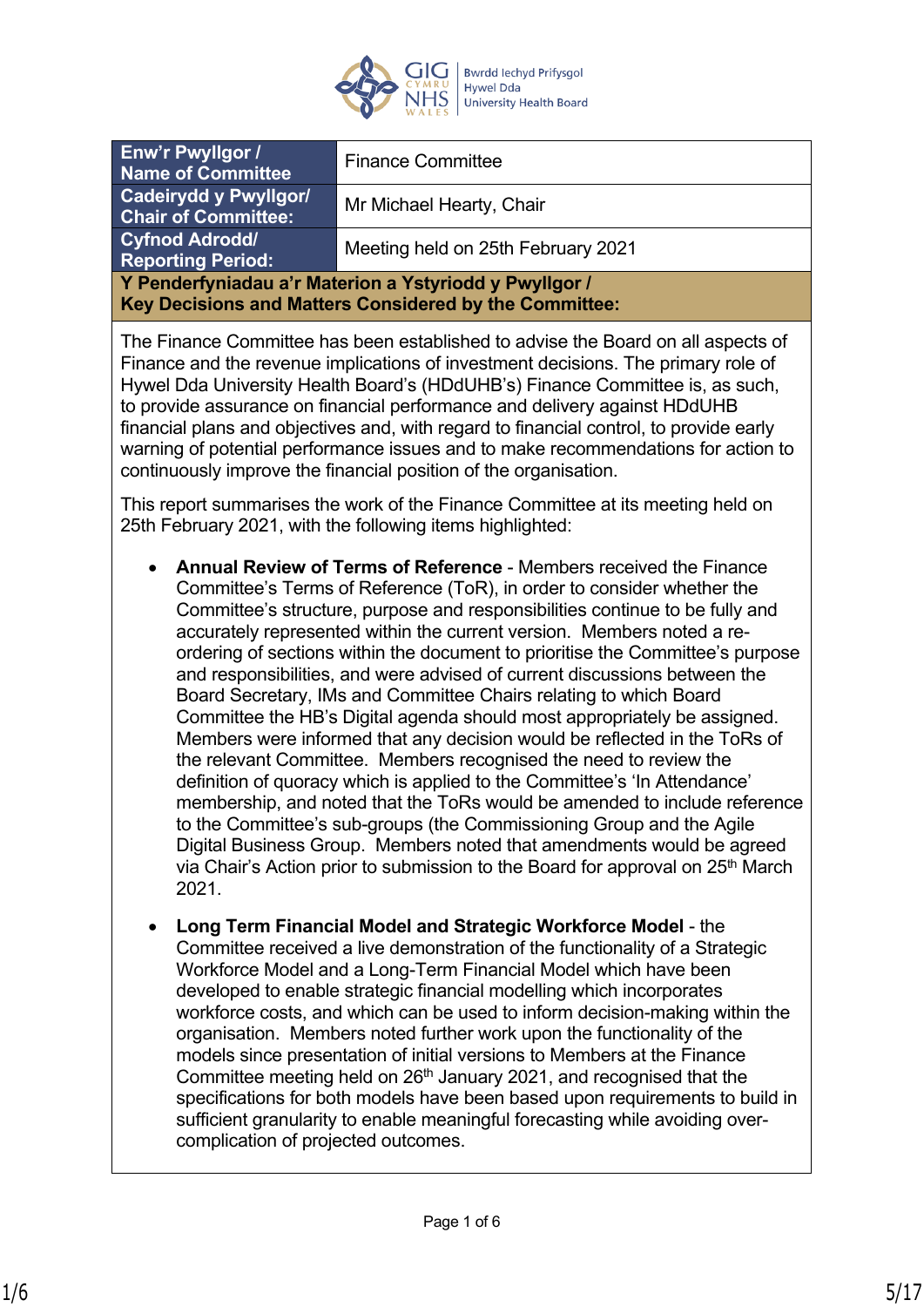- **Finance Strategic Objectives** the Committee received a presentation summarising the key strategic objectives for the HB's Finance function for 2021/22, which link to the development of long-term plans to achieve financial balance and which will provide the basis for the development of a 'tracking' dashboard for the Committee, enabling Members to monitor the progress during 2021/22 of plans and initiatives which are intended to support these key objectives.
- **Finance Report and Financial Forecast Month 10** the Month 10 (M10) 2020/21 Finance Report was received by the Committee. Members noted a M10 variance to breakeven of £10.7m (M9, £7.6m), and were advised that increased expenditure for M10 reflects increases in Nursing and Medical Establishment and Bank costs (£0.7m) and Nursing Agency costs (£0.3m) in response to acute demand and requirements to cover staff absences, in addition to expenditure in support of Adult Social Care Providers (£0.5m) and Transformation to Optimise Patient Flow (£0.4m). Members noted an inmonth reported position of breakeven against a deficit plan of £2.1m, and a Year to Date variance to breakeven of £20.8m (in line with the planned deficit).The Committee also received a presentation outlining the HB's end-ofyear financial forecast position for 2020/21 as assessed at M10. Members were informed that £30.8m savings requirement included in the 2020/21 Financial Plan are not expected to deliver due to the operational focus being diverted to respond to COVID-19, but were assured that the HB remains on course to meet its year-end deficit target of £25m. Members were informed of projected significant additional costs of £12m for M12, which are largely due to pay costs for the accrual of annual leave in 2021/22. Members were further informed that this cost pressure represents a material issue for all Welsh Health Boards, and were assured that WG funding would be made available to address these costs. Members were advised of cost impacts relating to the HB's decision to allow an annual leave carry-over into 2021/22, given the additional National Insurance and pension contribution costs involved, all of which are factored into the HB's financial projections.
- **Capital Financial Management**  the Capital Financial Management report was received by the Committee, providing an update in regard to the All-Wales Capital Programme, the Capital Resource Limit for 2020/21 and the value of capital expenditure currently committed to deal with the COVID-19 pandemic for 2020/21. Members were assured that the HB remains on course to meet its AWCP and Discretionary Capital Funding targets and were informed that WG has approved a targeted funding programme totalling £37m for 2021/22 which is intended to assist NHS organisations in Wales in responding to estates physical condition and statutory compliance backlog costs, investment in infrastructure engineering services, pressures on the Mental Health estate and national commitments to achieving net-zero carbon targets by 2030. Members were further advised that the Department of Health has confirmed its intention that all equipment issued to Welsh Health Boards as part of the COVID-19 response which are not identified for return will be legally transferred by the 31<sup>st</sup> March 2021, and received assurance that although the disposal of Cardigan Health Centre did not take place by the end of January 2021 as anticipated, assurance has been received from the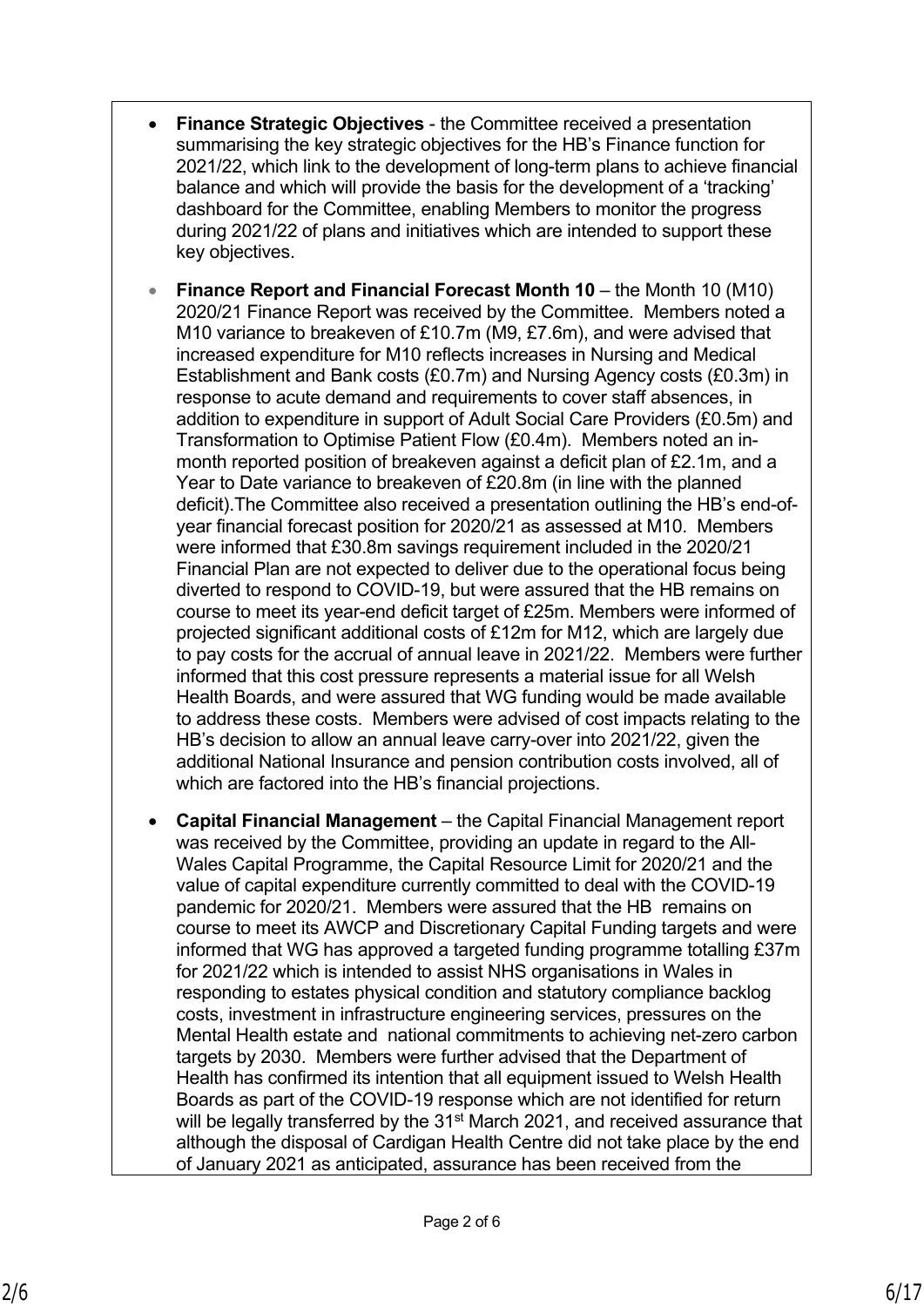purchaser that exchange of contracts will be completed by the 31st March 2021.

- **Operational Risks** the Committee received the Finance Operational Risks report, providing a summary of 15 operational risks which have been extracted from the Datix database and assigned to the Finance Committee for assurance purposes. Members were advised that a review of risks allocation may be required, given that a number of them relate to issues other than Finance.
- **Healthcare Contracting Update** the Committee received a report outlining the HB's approach to contracting in 2021/22 and providing an update regarding initial conversations across Wales intended to support the development of a common approach to contracting in the new financial year. Members were informed of outcomes from an all-Wales contracting meeting held on 15<sup>th</sup> February 2021 to discuss the approach to Long Term Agreements in 2021/22, with a particular focus upon a pan-Wales financial approach. Members were advised of areas where representatives could not agree a common approach and advised that while a further meeting between Welsh Health Board Contracting Teams had been arranged for week commencing 1st March 2021, there was currently no consensus regarding the treatment of healthcare contracts for 2021/22. A further update would be presented to the Committee at its next scheduled meeting on 23rd March 2021
- **Underlying Deficit Analysis** the Committee received a report outlining a WG request that a Ledger-based method of analysis be utilised by the HB in describing its underlying deficit as an element of 2021/22 financial planning. Members were advised that does not provide the overarching focus required to identify opportunities to address the deficit, and a position was supported whereby the Finance Team would continue to utilise its current activity-based analysis (recognising that this delivers a better understanding of the deficit) and would reconcile outputs to fit the reporting format requested by WG.
- **Financial Plan 2021/22 Briefing** Members received a presentation of key assumptions and principles underpinning the development of the HB's Financial Plan for 2021/22, being advised that the final draft of the Plan receive initial review and scrutiny from the Committee Chair and the Director of Finance, and be presented at the next Finance Committee meeting on 23rd March 2021, prior to presentation for approval at the Board meeting to be held on 25th March 2021.
- **Digital Planning** the Committee received a report providing an update on the implementation of the HB's Digital Response and outlining the development of a Digital Transformation Programme to support the adoption and use of Microsoft 365 within the HB and to complement longer-term strategic objectives in realising step-change across the organisation in the adoption and use of digital technologies. Members noted progress made with regard to current digital projects and were advised that any opportunities to invest identified non-recurrent benefits in the 2021/22 financial position in digital transformation projects would be discussed to ensure maximum effectiveness in HB services.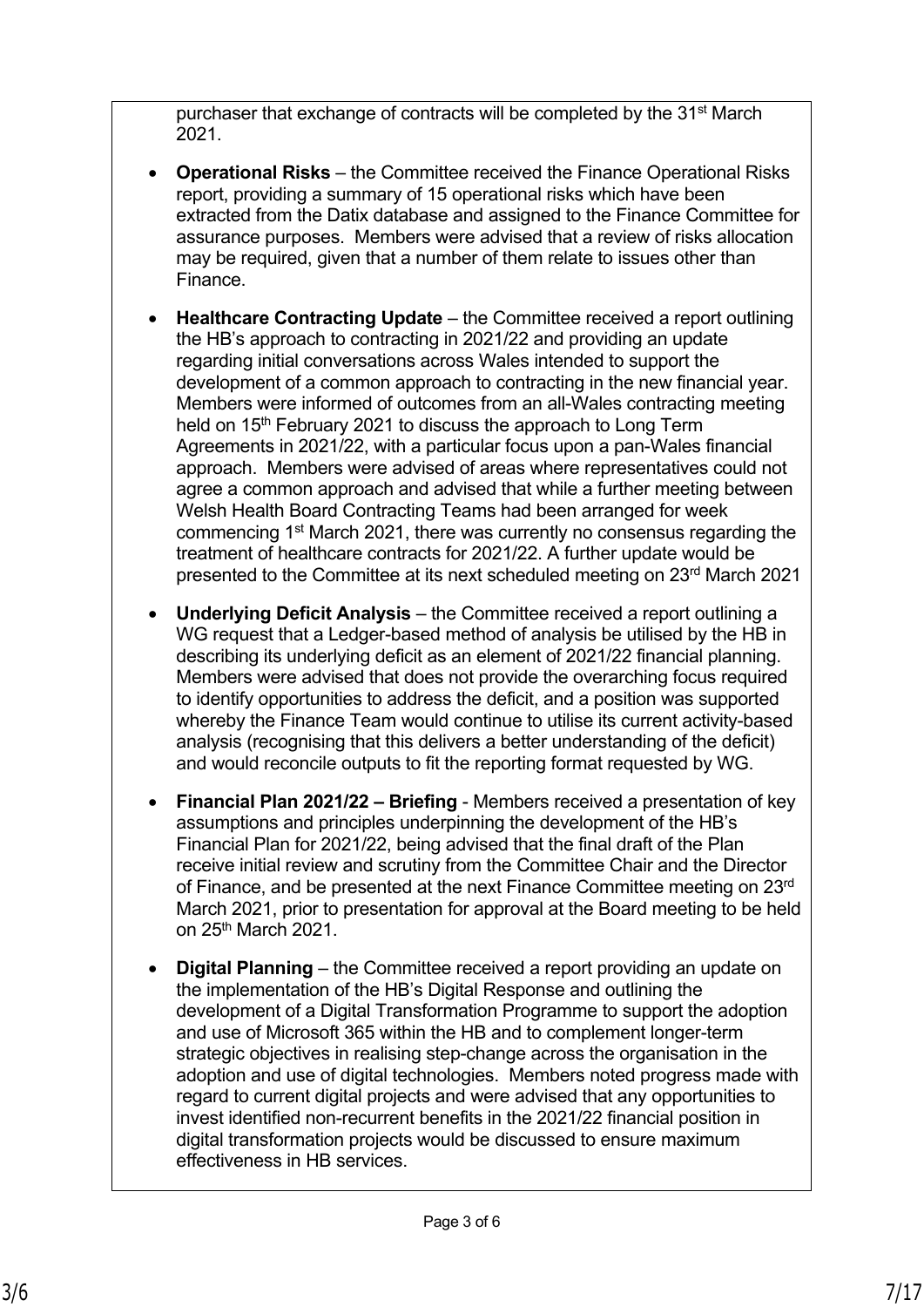- **Telehealth Business Case** Members received a business case for financial investment on the part of the HB in Technology Enabled Care (TEC), and its adoption within core elements of care pathways. Members reviewed a detailed appraisal of costs, benefits, deliverables and further opportunities arising from the implementation of TEC and Telehealth services and, being assured that all associated risks and mitigations had been subject to consideration, Finance Committee supported the proposed investment in TEC, noting that the proposal had been submitted to the HB Executive Team for approval on 24<sup>th</sup> February 2021.
- **Digitisation of Health Records Business Case** Members received an update on the future direction of the Digitisation of Health Records programme and an Outline Programme Plan produced with project management support from the Transformation Programme Office which is based upon the key principles of reducing or eradicating paper generation in all health records, identification of areas where the use of e-records is achievable, and developing scanning capacity as a solution where the use of e-records is not practicable. Members were advised of significant risks associated with current paper record storage arrangements, particularly those relating to fire safety, and were also made aware of costs and logistical challenges linked to the scanning of records. Members were assured that funding has been identified by the Director of Finance to expedite the delivery of the Outline Programme Plan i.e. a time-limited recurrent annual sum of circa £300,000 for a period of approximately 3 years.
- **Enhanced Cleaning Standards** Members received a report detailing new cleaning standards which will become the baseline for cleaning requirements in Healthcare environments, and setting out the need for the HB to invest in its environmental cleaning programme, thereby increasing and enhancing its cleaning resource capacity in order to meet the new standards set by WG. Members were advised that, given the significant investment required in terms of human resourcing to comply with the enhanced standards (approximately £2.8m additional staff costs as well as non-pay costs of approximately £0.1m), the recommendation for investment would be presented to the Executive Team on 24<sup>th</sup> February 2021 before being presented to the Board for approval at its meeting on 25<sup>th</sup> March 2021.
- **Procurement Analysis CLES Final Report** Members received a report published by the Centre for Local Economic Strategies (CLES), which has been commissioned by the HB to develop the HB's role as a key anchor organisation, as part of a Community Wealth Building approach which focuses initially upon progressive procurement. Members were informed that this final report follows an interim report which was presented to Finance Committee at its meeting on  $26<sup>th</sup>$  January 2021, and includes a summary of key findings from interviews with the Health Board's Procurement Team and senior staff members, together with recommendations relating to the development of a progressive procurement agenda within the UHB. Members supported the aims and recommendations presented in the report, recognising that this work signals the HB's intentions in terms of utilising procurement to support community wealth-building to the local economy.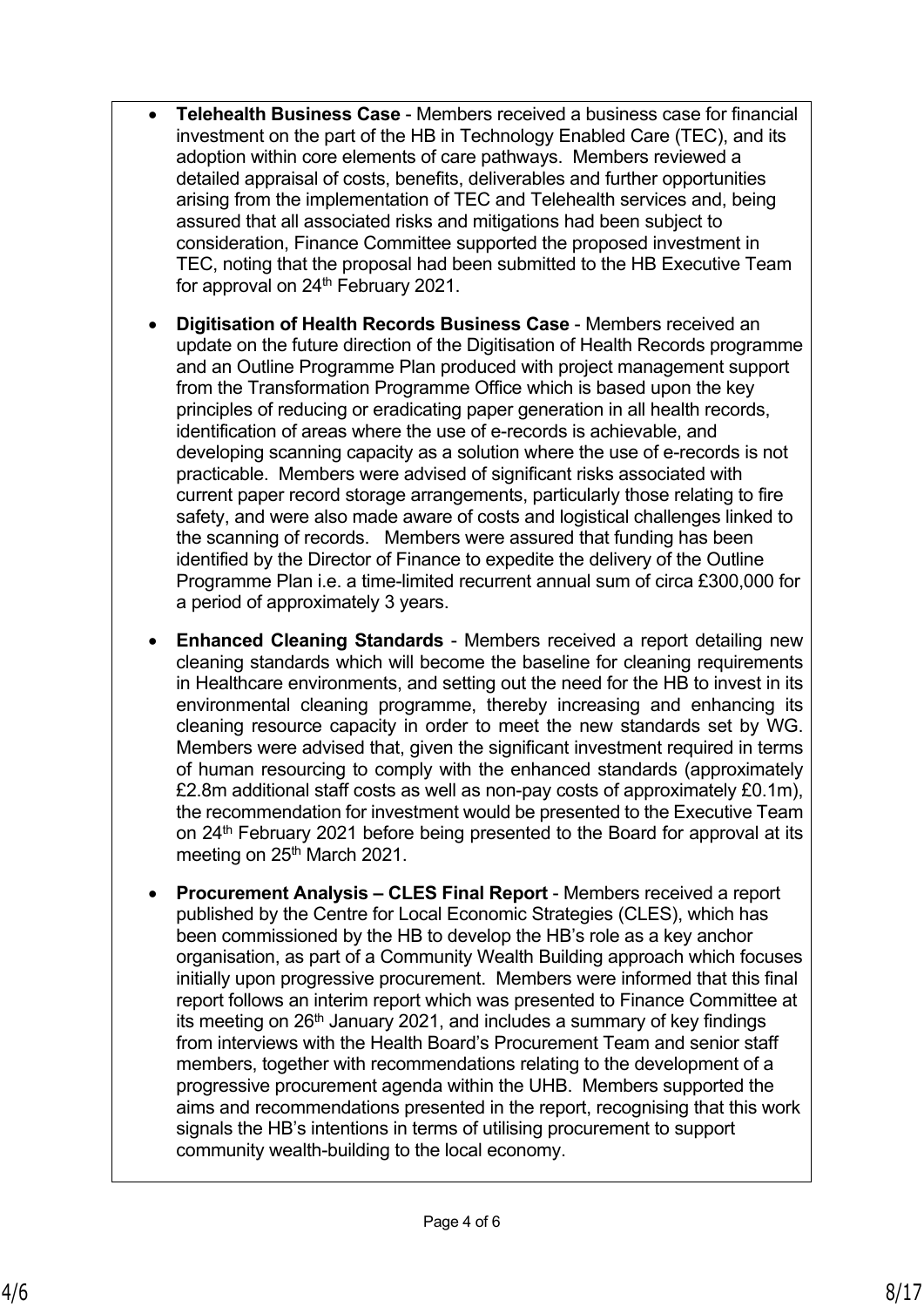- Strategic Cash Assistance Members received for assurance a paper setting out the process for requesting Strategic Cash Support of £16m for 2020/21 and confirming that this request has been approved by WG.
- **Financial Procedures** Members reviewed and approved the following financial procedures:
	- o Single Tender Action
	- o Budgetary Control
- **Update from Commissioning Group Meeting**  the Committee received, for information, a report of discussions and outcomes from the meeting of the Commissioning Group held on 11th February 2021. Members were advised of three key areas of focus for the Group in terms of commissioning arrangements i.e. Planned Care, Domiciliary Care and the fee structures applying to Continuing Healthcare services.
- **Monitoring Returns Month 10** the Committee received, for information, the HB's Monitoring Returns for Month 10 submitted to WG.

**Materion y mae angen Ystyriaeth neu Gymeradwyaeth Lefel y Bwrdd ar eu cyfer / Matters Requiring Board Level Consideration or Approval:**

- Ratification of the Finance Committee ToRs following their approval via Chair's Action (Appendix 1).
- Recommendation for investment in enhanced cleaning standards.

#### **Risgiau Allweddol a Materion Pryder / Key Risks and Issues/ Matters of Concern:**

- £30.8m savings requirement included in the Financial Plan are not expected to deliver due to the operational focus being diverted to respond to COVID-19;
- Projected significant additional costs of £12m for M12, which are largely due to pay costs for the accrual of annual leave in 2021/22. Costs are factored in to financial forecasts.
- Cost impacts relating to the HB's decision to allow an annual leave carry-over into 2021/22, which are factored into the HB's financial projections.
- Lack of agreement regarding the development of a common approach to healthcare contracting for 2021/22. Further discussions are scheduled to develop a consensus, and Welsh Health Board DoFs are regularly updated.
- Risks associated with current health record storage arrangements, particularly fire safety risks. Work is ongoing and investment has been identified to develop solutions, through a combination of scanning and identification of opportunities to enable health care recording via e-forms.

**Busnes Cynlluniedig y Pwyllgor ar gyfer y Cyfnod Adrodd Nesaf / Planned Committee Business for the Next Reporting Period:**

## **Adrodd yn y Dyfodol / Future Reporting:**

In addition to the standing agenda items, the March 2021 Finance Committee meeting will include the following items:

 Finance Committee Self-Assessment of Performance 2020/21 - Review of **Questions**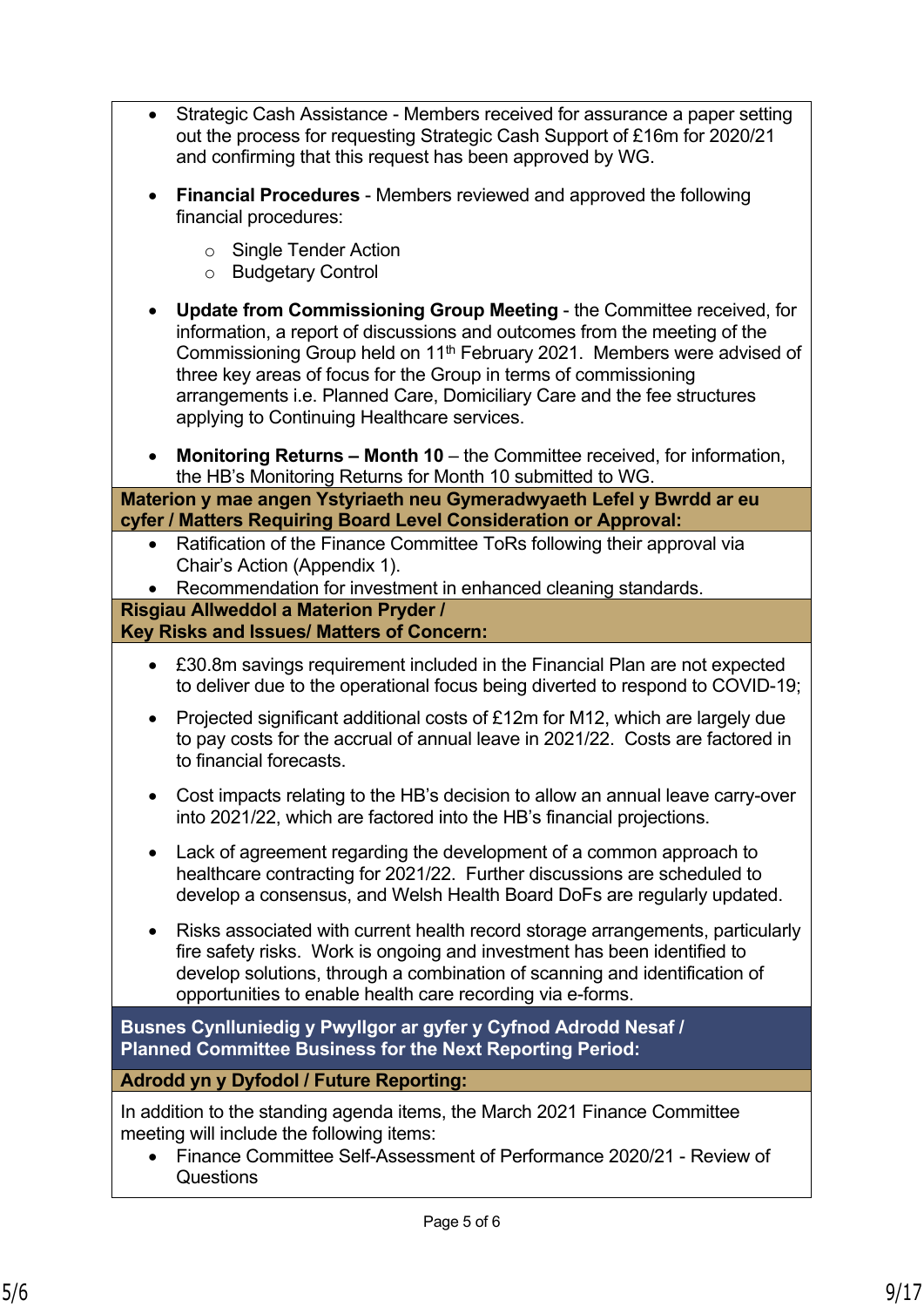- Financial Plan 2021/22
- HDdUHB Procurement Strategy for Community Wealth Building
- Value from Investment in Clinical Equipment
- VAT and Tariff Accounting Arrangements for Imports from EU

## **Dyddiad y Cyfarfod Nesaf / Date of Next Meeting:**

23rd March 2021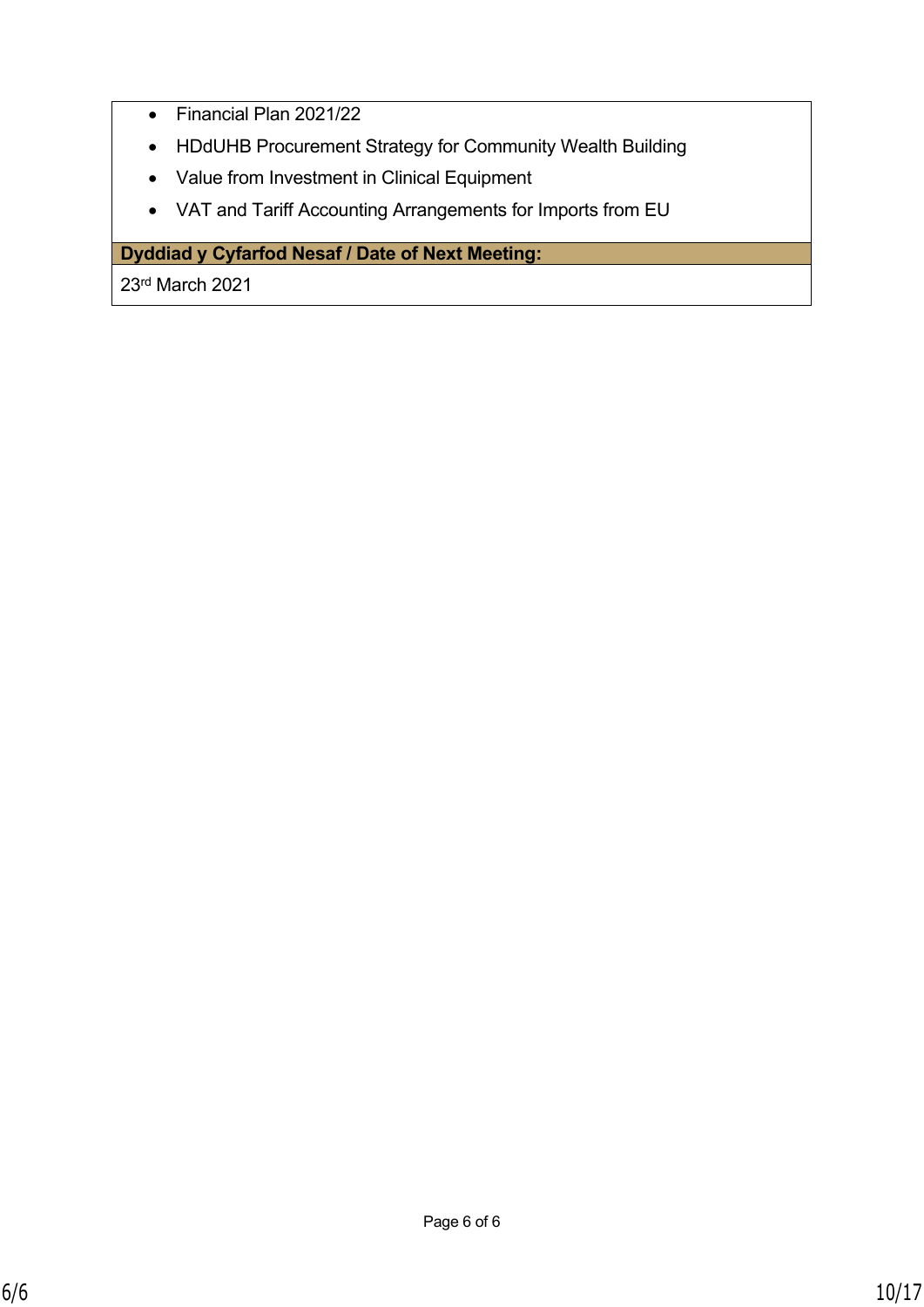



### **FINANCE COMMITTEE**

## **TERMS OF REFERENCE**

| <b>Version</b> | <b>Issued to:</b>                                                 | <b>Date</b> | <b>Comments</b>                |
|----------------|-------------------------------------------------------------------|-------------|--------------------------------|
| V <sub>1</sub> | <b>Finance Sub-Committee</b>                                      | 08.11.2017  | <b>Discussed</b>               |
| V <sub>2</sub> | <b>Finance Sub-Committee</b>                                      | 13.12.2017  | Approved                       |
| V <sub>2</sub> | <b>Business Planning &amp; Performance Assurance</b><br>Committee | 19.12.2017  | Approved                       |
| V <sub>3</sub> | <b>Finance Sub-Committee</b>                                      | 19.07.2018  | <b>Discussed</b>               |
| V <sub>4</sub> | <b>Finance Sub-Committee</b>                                      | 23.08.2018  | <b>Discussed</b>               |
| V <sub>5</sub> | Hywel Dda University Health Board                                 | 27.09.2018  | Approved                       |
| V <sub>6</sub> | Hywel Dda University Health Board                                 | 30.05.2019  | Approved                       |
| V <sub>7</sub> | <b>Finance Committee</b>                                          | 13.03.2020  | <b>Discussed</b>               |
| V <sub>7</sub> | Hywel Dda University Health Board                                 | 26.03.2020  | Approved                       |
| V8             | <b>Finance Committee</b>                                          | 25.02.2021  | <b>Discussed</b>               |
|                | <b>Finance Committee Chair</b>                                    | 18.03.2021  | Approved via<br>Chair's Action |
| V <sub>9</sub> | Hywel Dda University Health Board                                 | 25.03.2021  | For Approval                   |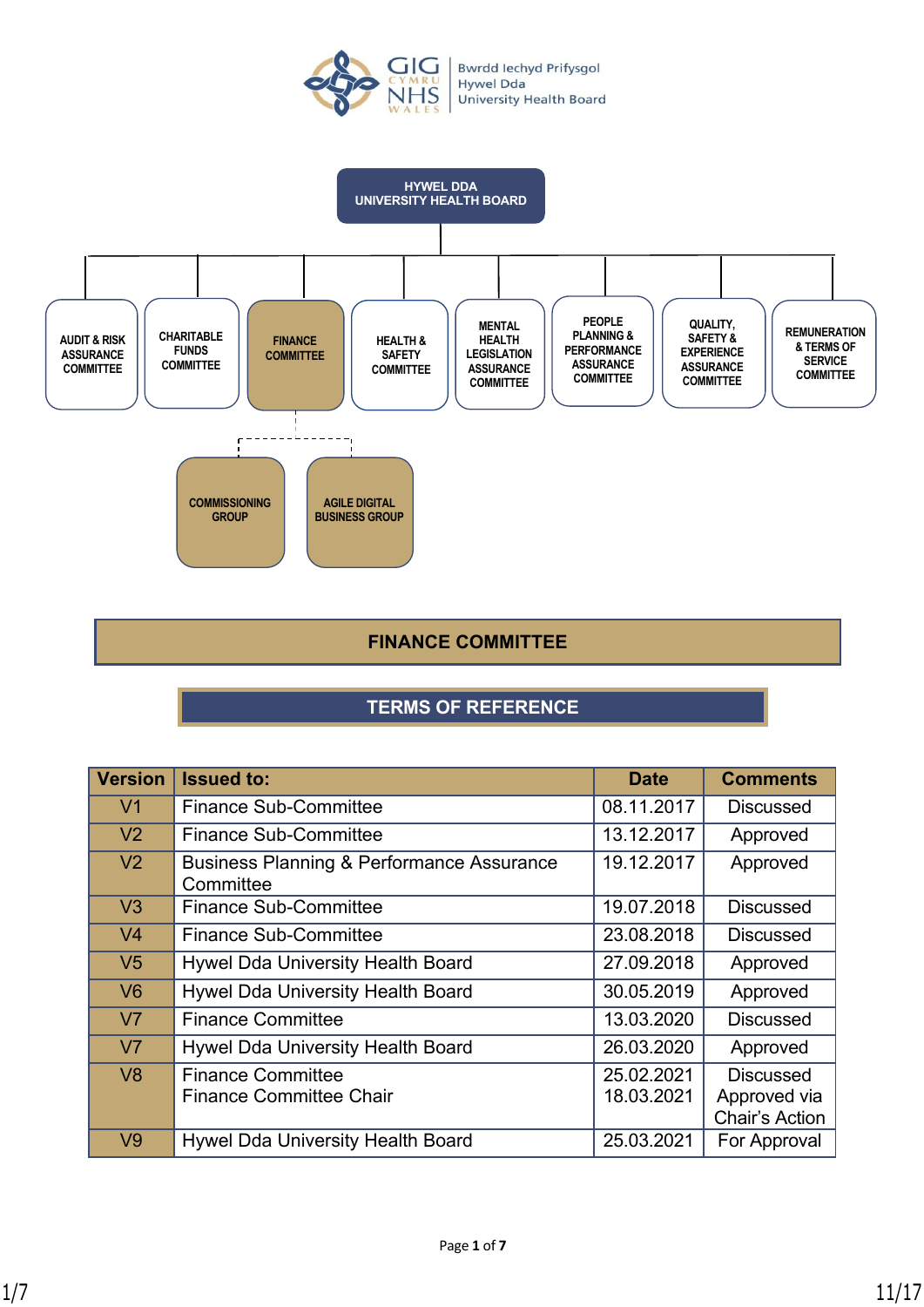## **FINANCE COMMITTEE**

### **1. Constitution**

1.1 The Finance Committee has been established as a formal Committee of the Board and constituted from 1st October 2018.

### **2. Purpose**

- 2.1 To scrutinise and provide oversight of financial and revenue consequences of investment planning (both short term and in relation to longer term sustainability).
- 2.2 Review financial performance, review any areas of financial concern, and report to the Board.
- 2.3 Conduct detailed scrutiny of all aspects of financial performance, the financial implications of major business cases, projects, and proposed investment decisions on behalf of the Board.
- 2.4 Regularly review contracts with key delivery partners.
- 2.5 Provide assurance on financial performance and delivery against Health Board financial plans and objectives and, on financial control, give early warning of potential performance issues, making recommendations for action to continuously improve the financial position of the organisation, focusing in detail on specific issues where financial performance is showing deterioration or there are areas of concern.

#### **3. Operational Responsibilities and Objectives**

- 3.1 Advise the Chair, Chief Executive and Board on all aspects of finance and the revenue implications of investment decisions.
- 3.2 Provide assurance in respect of short, medium and long term financial performance and financial planning.
- 3.3 Seek assurance on the management of principal risks within the Board Assurance Framework and Corporate Risk Register allocated to the Committee (financial risks), and provide assurance to the Board that risks are being managed effectively and that any areas of significant concern are reported e.g. where risk appetite is exceeded, or where there is a lack of timely action.
- 3.4 Recommend acceptance of risks that cannot be brought within the Health Board's risk appetite/ tolerance to the Board through the Committee Update Report.
- 3.5 The Finance Committee will provide assurance, raising appropriate concerns, and make recommendations to the Board in accordance with the Committee's role in relation to short term focus, medium term focus and improving financial management, as follows:

### Short Term Focus

3.5.1 Undertaking detailed scrutiny of the organisation's overall: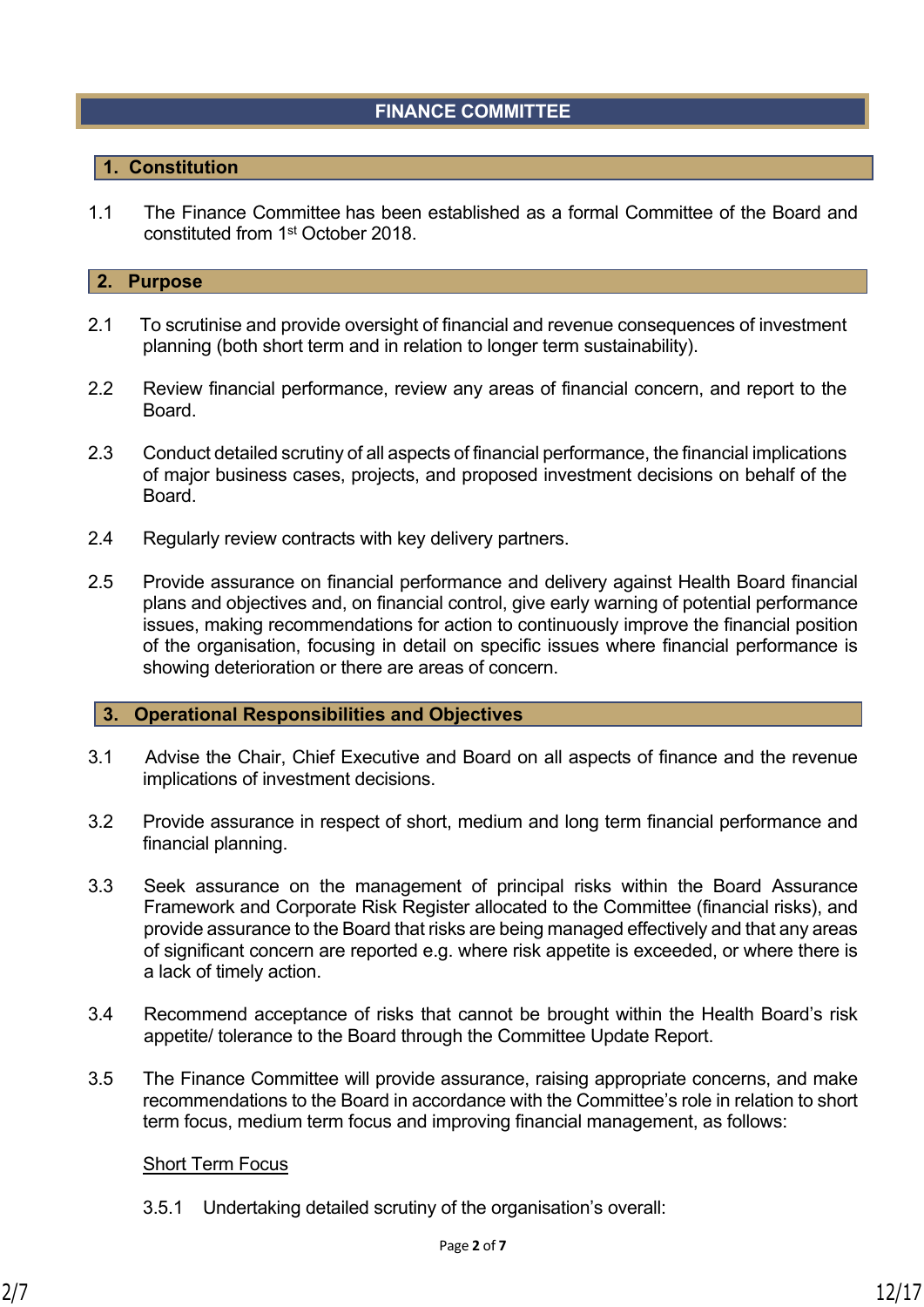- Monthly, quarterly and year-to-date financial performance;
- Performance against the Savings Delivery and the Cost Improvement Programme, providing assurance on performance against the Capital Resource Limit and cash flow forecasts;
- Oversight and monitoring of the Health Board's Turnaround Programme.
- 3.5.2 Receiving assurances in respect of Directorate performance against annual budgets, capital plans and the Cost Improvement Programme and innovation and productivity plans.
- 3.5.3 Reviewing the future annual revenue and capital budget.
- 3.5.4 Reviewing the Treasury management and Working Capital Policy as required.

### Medium Term Focus

- 3.5.5 Considering and keeping under review the organisation's medium term financial strategy in relation to both revenue and capital risks.
- 3.5.6 Reviewing financial proposals for major business cases (and investment decisions) and their respective funding sources.
- 3.5.7 Maintaining oversight of, and obtaining assurances on, the robustness of key income sources and contractual safeguards.
- 3.5.8 Reviewing major procurements and tenders, such as outsourcing, in relation to achieving Referral to Treatment targets.
- 3.5.9 Commissioning regular reviews of key contracts, suppliers and partners to ensure they continue to deliver value for money.
- 3.5.10 Reviewing and monitoring progress against capital plans to be assured of delivery against the Capital Resource Limit.
- 3.5.11 Reviewing the financial aspects of the Estates, medical devices and IM&T strategy, ensuring:
	- Appropriate funding arrangements are in place; and the
	- Appropriate utilisation of the strategy.
- 3.5.12 Receive reports relating to the Health Board's Digital Programme to ensure benefits realisation from the investment made.
- 3.5.13 Reviewing any investment/ disinvestment strategy, maintaining oversight of the investments and disinvestments, ensuring compliance with policies by:
	- Establishing the overall methodology, processes and controls which govern investments and disinvestments, including the prioritisation of decisions;
	- Ensuring that robust processes are followed; and
	- Evaluating, scrutinising and monitoring subsequent investments/ disinvestments.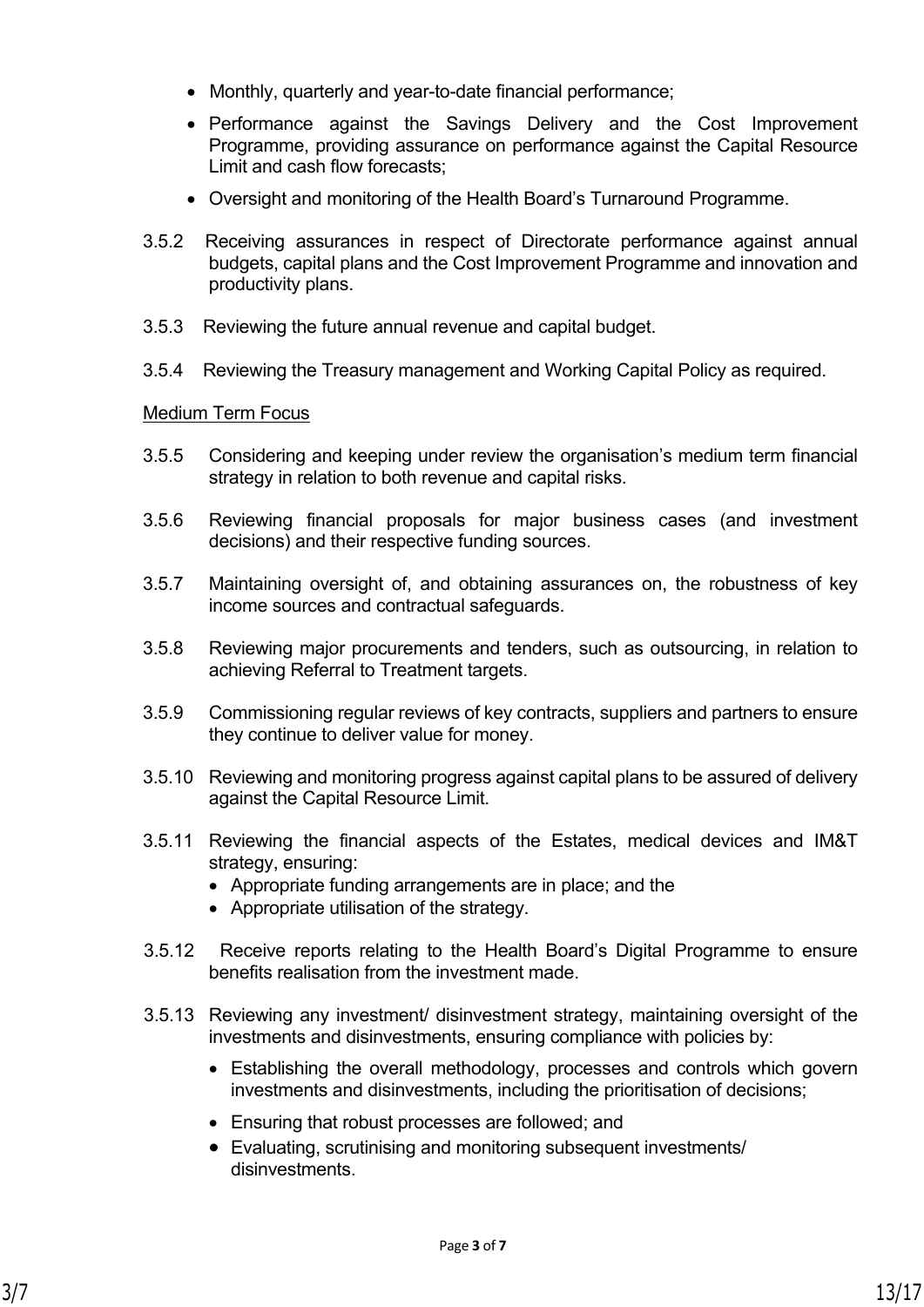### Improving Financial Management

- 3.5.14 Developing and implementing a financial management improvement agenda across the organisation.
- 3.6 Subject to the Board's direction and approval, develop and regularly review the financial performance management framework and reporting approach, ensuring that it includes meaningful, appropriate, integrated and timely performance data and clear commentary relating to the totality of the services for which the Board is responsible.
- 3.7 Review and approve financial procedures on behalf of the Health Board.
- 3.8 Approve policies within the scope of the Committee.
- 3.9 Agree issues to be escalated to the Board with recommendations for action.

### **4. Membership**

4.1 Formal membership of the Committee shall comprise of the following:

| <b>Member</b>                                                                          |
|----------------------------------------------------------------------------------------|
| Associate Member of the Board (Chair)                                                  |
| Independent Member (Vice Chair)                                                        |
| <b>Independent Member</b>                                                              |
| <b>Health Board Vice-Chair</b>                                                         |
| *Invitation extended to the Chair of ARAC to attend (not counted for quoracy purposes) |
|                                                                                        |

4.2 The following should attend Committee meetings:

| In Attendance                                                                        |
|--------------------------------------------------------------------------------------|
| <b>Chief Executive</b>                                                               |
| <b>Director of Finance</b>                                                           |
| <b>Director of Operations</b>                                                        |
| Other key Executive Directors/ Directors to attend as and when the Committee request |
| their attendance.                                                                    |

4.3 Membership of the Committee will be reviewed on an annual basis.

#### **5. Quorum and Attendance**

- 5.1 A quorum shall consist of no less than two of the membership and must include as a minimum the Chair or Vice-Chair of the Committee, and one other Independent Member, together with two of the In Attendance Members.
- 5.2 The membership of the Committee shall be determined by the Board, based on the recommendation of the UHB Chair, taking into account the balance of skills and expertise necessary to deliver the Committee's remit, and subject to any specific requirements or directions made by the Welsh Government.
- 5.3 Any Senior Officer of the UHB or partner organisation may, where appropriate, be invited to attend, for either all or part of a meeting, to assist with discussions on a particular matter.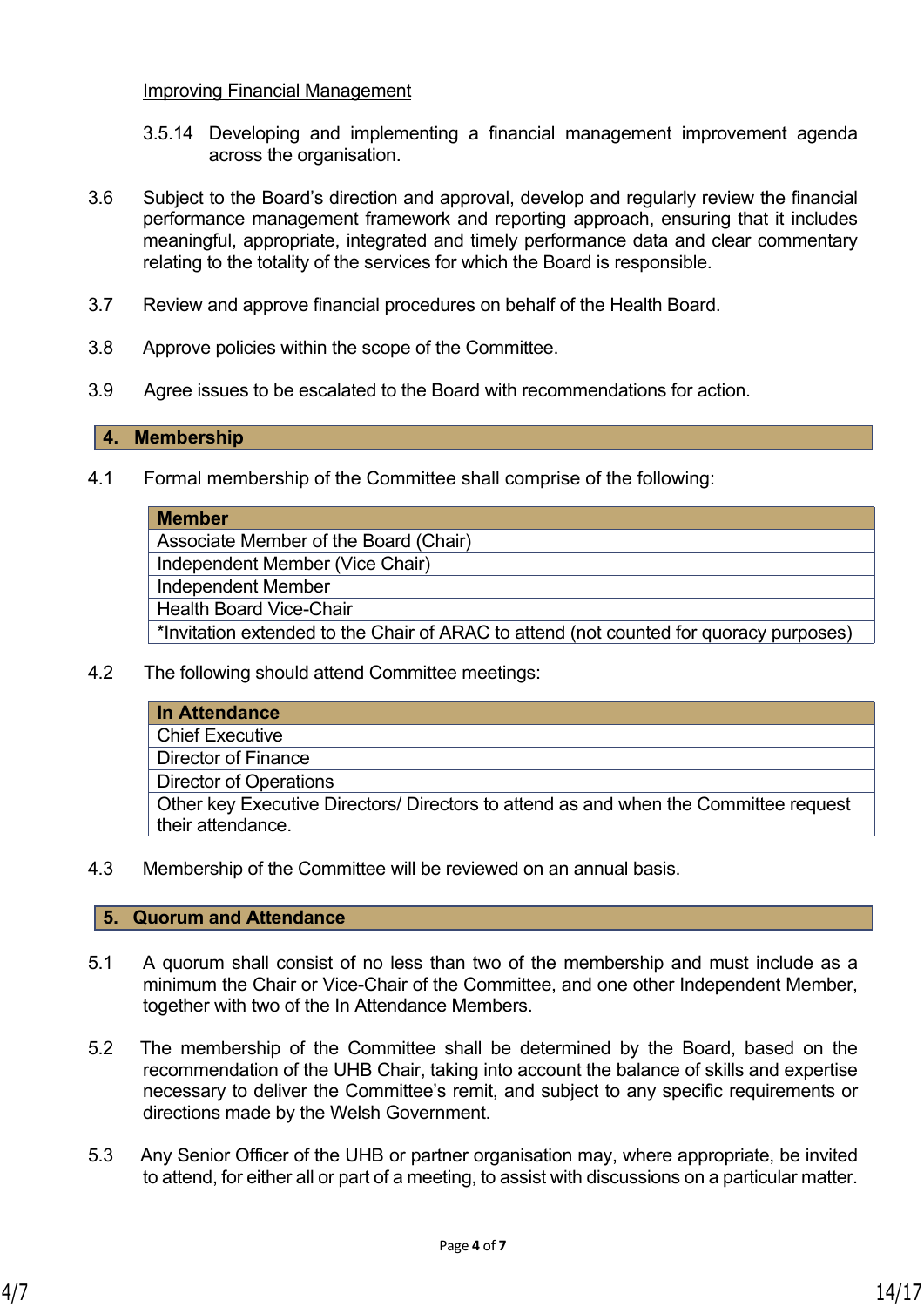- 5.4 The Committee may also co-opt additional independent external "experts" from outside the organisation to contribute to specialised areas of discussion.
- 5.5 Should any Officer Member be unavailable to attend, they may nominate a deputy with full voting rights to attend in their place subject to the agreement of the Chairman.
- 5.6 The Chair of the UHB reserves the right to attend any of the Committee's meetings as an ex officio Member.
- 5.7 The Chair of the Finance Committee shall have reasonable access to Executive Directors and other relevant senior staff.
- 5.8 The Head of Internal Audit shall have unrestricted and confidential access to the Chair of the Finance Committee.
- 5.9 The Committee may ask any or all of those who normally attend but who are not Members to withdraw to facilitate open and frank discussion of particular matters.

### **6. Agenda and Papers**

- 6.1 The Committee Secretary is to hold an agenda setting meeting with the Chair and/or the Vice Chair, at least **three** weeks before the meeting date.
- 6.2 The agenda will be based around the Committee work plan, identified risks, matters arising from previous meetings, issues emerging throughout the year and requests from Committee members. Following approval, the agenda and timetable for papers will be circulated to all Committee members.
- 6.3 All papers must be approved by the Lead/ relevant Director.
- 6.4 The agenda and papers for meetings will be distributed **five** working days in advance of the meeting.
- 6.5 The minutes and action log will be circulated to members within **five** working days to check the accuracy.
- 6.6 Members must forward amendments to the Committee Secretary within the next **five** working days. The Committee Secretary will then forward the final version to the Committee Chair for approval.

### **7. In Committee**

7.1 The Committee can operate with an In Committee function to receive updates on the management of sensitive and/ or confidential information.

### **8. Frequency of Meetings**

- 8.1 The Committee will meet monthly and shall agree an annual schedule of meetings. Any additional meetings will be arranged as determined by the Chair of the Committee.
- 8.2 The Chair of the Committee, in discussion with the Committee Secretary, shall determine the time and the place of meetings of the Committee and procedures for such meetings.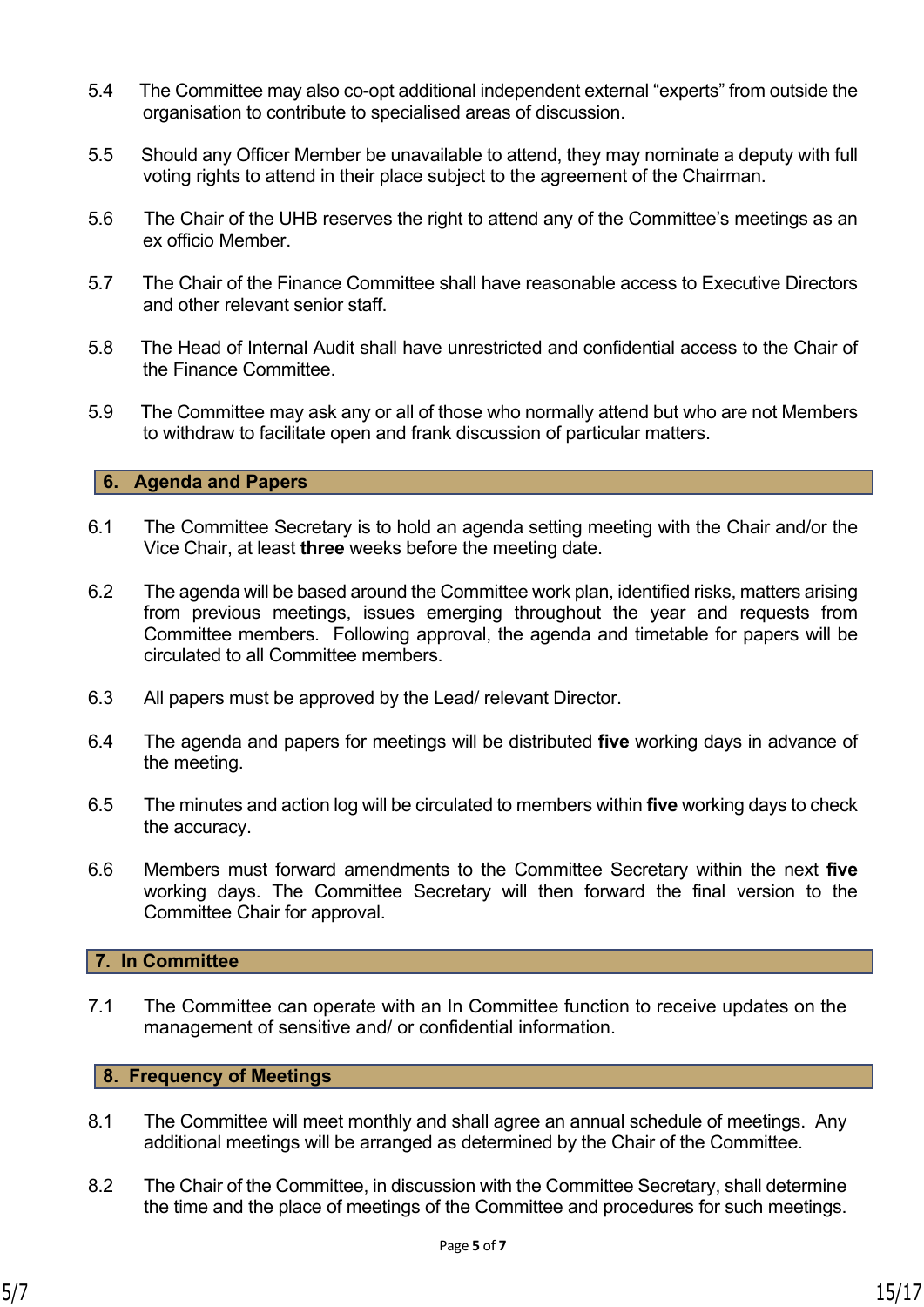### **9. Accountability, Responsibility and Authority**

- 9.1 The Committee will be accountable to the Board for its performance in exercising the functions set out in these terms of reference.
- 9.2 The Committee shall embed the UHB's vision, corporate standards, priorities and requirements, e.g. equality and human rights, through the conduct of its business.
- 9.3 The requirements for the conduct of business as set out in the UHB's Standing Orders are equally applicable to the operation of the Committee.

#### **10. Reporting**

- 10.1 The Committee, through its Chair and Members, shall work closely with the Board's other committees, including joint /sub committees and groups, to provide advice and assurance to the Board through the:
	- joint planning and co-ordination of Board and Committee business;
	- sharing of information.
- 10.2 In doing so, the Committee shall contribute to the integration of good governance across the organisation, ensuring that all sources of assurance are incorporated into the Board's overall risk and assurance framework.
- 10.3 The Committee may establish sub-committees, groups or task and finish groups to carry out on its behalf specific aspects of Committee business. The Committee will receive an update following each Group's meetings detailing the business undertaken on its behalf. The following have been established:
	- 10.3.1 Agile Digital Business Group;
	- 10.3.2 Commissioning Group.
- 10.4 The Committee Chair, supported by the Committee Secretary, shall:
	- Report formally, regularly and on a timely basis to the Board on the Committee's activities. This includes the submission of a Committee update report as well as the presentation of an annual report within 6 weeks of the end of the financial year;
	- Bring to the Board's specific attention any significant matters under consideration by the Committee.
	- Ensure appropriate escalation arrangements are in place to alert the UHB Chair, Chief Executive, or Chairs of other relevant Committees, of any urgent/ critical matters that may compromise patient care and affect the operation and/ or reputation of the UHB.
- 10.5 The Board Secretary, on behalf of the Board, shall oversee a process of regular and rigorous self assessment and evaluation of the Committee's performance and operation, including that of any sub-committees established.